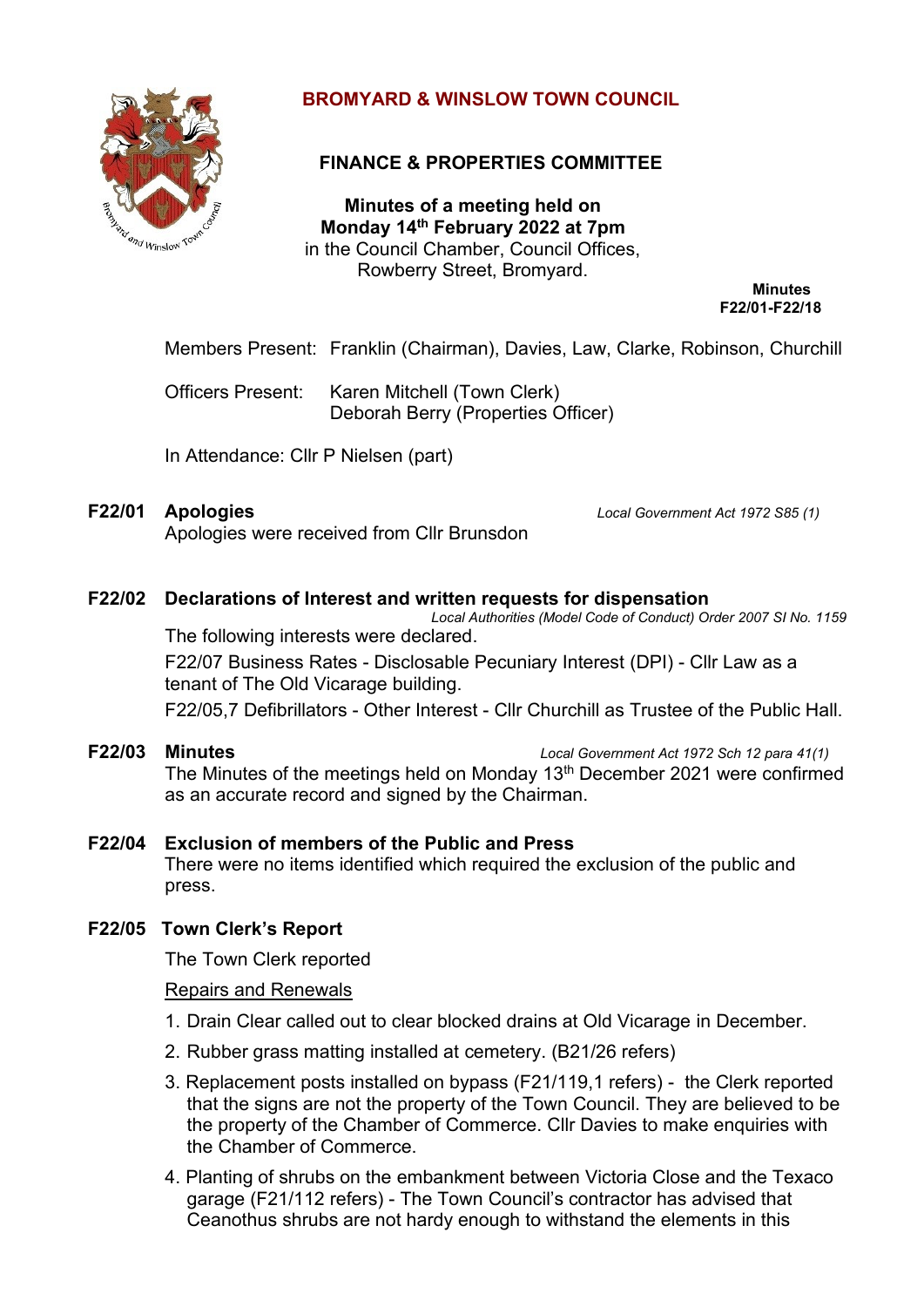location and has suggested an alternative of Elaeagnus (1m tall plant approx. £25 ea.) or Laurel (1m tall plant approx. £5 ea.)

Following discussion, it was decided that Laurel shrubs would be suitable. Assistance from the residents with watering the newly planted shrubs would be welcomed.

- 5. New car park ticket machines to be installed the installation date has now been changed to 17<sup>th</sup> February.
- 6. Bus Shelters the Properties Officer is awaiting quotations; these will be brought to the next meeting.

**Other** 

7. New defibrillators – the new defibrillators have been installed at Tenbury Rd & Public Hall. The older defib from the Public Hall has been placed at The Falcon to replace a defib that required a new battery.

Councillors requested defib training and the Clerk will notify council about the dates for the training.

**IT WAS RESOLVED** that the Town Clerk's report be noted.

## **F22/06 Finance**

1. Income & Expenditure by Account Code as at 31<sup>st</sup> December 2021 and 31<sup>st</sup> January 2022

**IT WAS RESOLVED** to accept the Income & Expenditure by Account Code reports for December 2021 and January 2022.

2. Bank Reconciliation Statements for December 2021 and January 2022 **IT WAS RESOLVED** to accept the Bank Reconciliation Statements for December 2021 and January 2022. Cllr Law to initial each document.

| <b>Invoices</b>                                |                                                                            | Net     | Vat    | Total   |
|------------------------------------------------|----------------------------------------------------------------------------|---------|--------|---------|
| First Rescue Training &<br>Supplies Ltd        | Battery charge sticks and pads x 3<br>for defibrillators                   | 360.00  | 72.00  | 432.00  |
| <b>Allstone Sand Gravel</b><br>Aggregates Trdg | Skip for Tenbury Road car park                                             | 229.00  | 45.80  | 274.80  |
| <b>Greendawn Accounting</b><br>Ltd.            | Interim Internal Audit for YE<br>31.03.2022                                | 362.50  | 72.50  | 435.00  |
| <b>Herefordshire Council</b>                   | Parish lamp repairs No.s 4 & 6                                             | 537.11  | 107.42 | 644.53  |
| Value Products Ltd.                            | Health & Safety signage                                                    | 26.10   | 5.22   | 31.32   |
| PC Logix                                       | IT support contract & new pc<br>equipment                                  | 1068.20 | 213.64 | 1281.84 |
| <b>WJ Fenn Electrical</b><br>Services Ltd      | Electrics; ticket machines; fit defib<br>cabinet; lights in public toilets | 354.33  | 70.86  | 451.19  |
| A & E Fire & Security                          | Heritage Centre Intruder alarm<br>monitoring contract                      | 295.00  | 59.00  | 354.00  |
| Herefordshire Council                          | Re-charges for election 24.02.2022<br>(insufficient nominations)           | 30.00   | 0.00   | 30.00   |
| <b>KT</b> Gooch                                | Photocopier charges; cleaning<br>materials                                 | 156.34  | 31.26  | 187.60  |
| <b>Rob Wilks</b>                               | Grounds maintenance January                                                | 1252.91 | 250.58 | 1503.49 |

3. Accounts for Scrutiny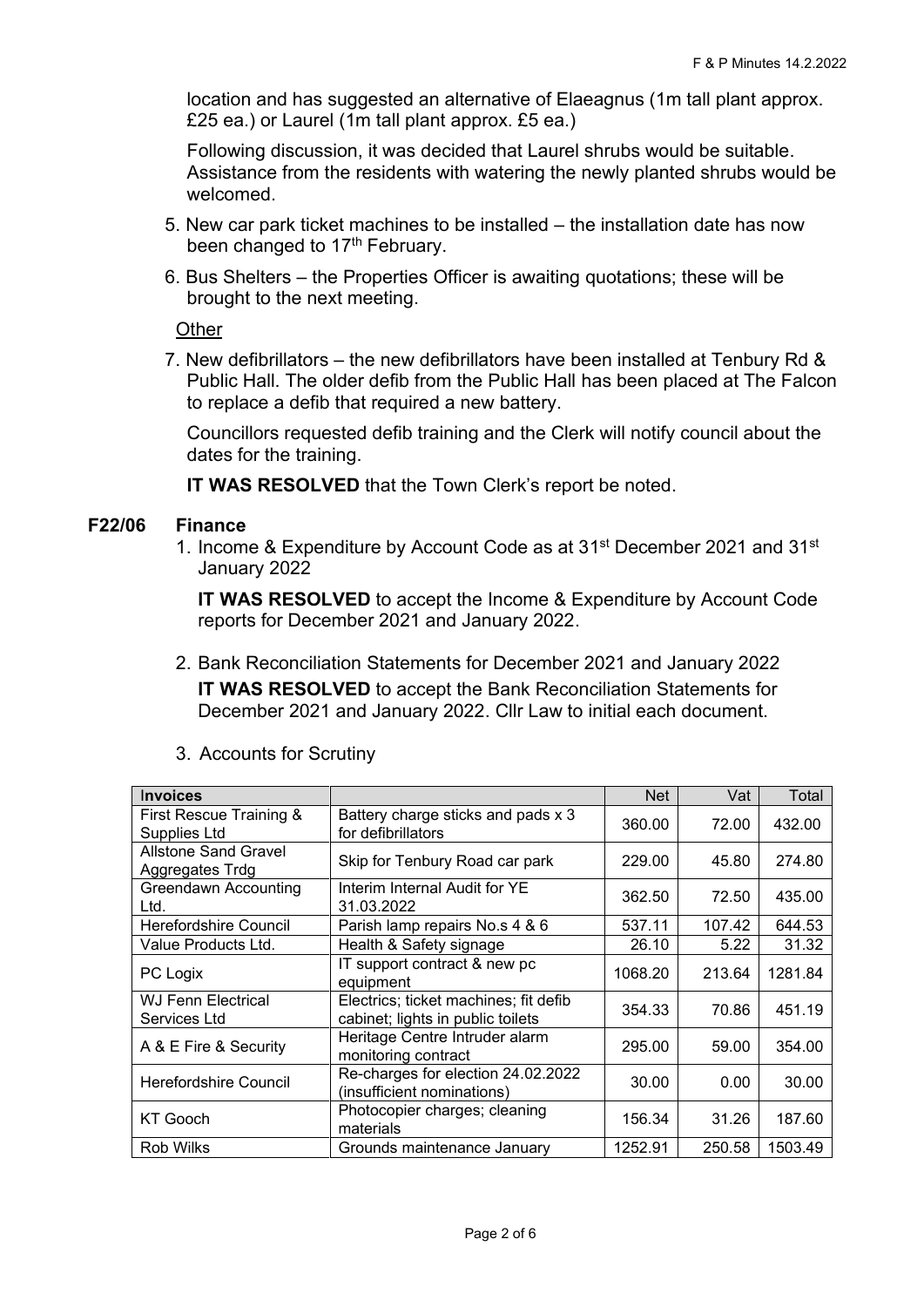| <b>Direct Debit payments</b>                |                                                             |          |          |          |
|---------------------------------------------|-------------------------------------------------------------|----------|----------|----------|
| <b>West Mercia Energy</b>                   | Parish Lamps Dec (sensor)                                   | 8.40     | 0.42     | 8.82     |
| <b>West Mercia Energy</b>                   | Parish Lamps Dec                                            | 63.93    | 3.20     | 67.13    |
| West Mercia Energy                          | Electric - Charging Point TR car park<br>Dec                | 72.30    | 3.62     | 75.92    |
| West Mercia Energy                          | Electric – TR toilets Dec                                   | 37.90    | 1.90     | 39.80    |
| West Mercia Energy                          | Electric - Old Vicarage Dec                                 | 247.62   | 49.52    | 297.14   |
| <b>West Mercia Energy</b>                   | Gas - Heritage Centre Dec                                   | 139.31   | 27.86    | 167.17   |
| West Mercia Energy                          | Gas - Old Vicarage Dec                                      | 294.44   | 58.89    | 353.33   |
| Talk Talk                                   | Phones & Broadband                                          | 29.95    | 5.99     | 35.94    |
| Information<br><b>Commissioner's Office</b> | Data Protection renewal fee                                 | 40.00    | 0.00     | 40.00    |
| <b>Debit card transactions</b>              |                                                             |          |          |          |
| Google Cloud                                | G Suite backup Dec                                          | 13.80    | 0.00     | 13.80    |
| Microsoft Ireland<br>Operations Ltd.        | On-line services (staff email + Office<br>365 monthly subs) | 32.75    | 6.55     | 39.30    |
| Microsoft Ireland<br>Operations Ltd.        | On-line services (Cllrs email monthly<br>subs)              | 60.80    | 12.16    | 72.96    |
| SmartWater Group Ltd.                       | security marking                                            | 119.40   | 23.88    | 143.28   |
| <b>Totals</b>                               | £                                                           | 5,832.09 | 1,122.27 | 6,954.36 |

Members reviewed the above schedule against the invoices listed above and **RESOLVED** to confirm payment.

4. To review and note invoices paid since the meeting held on 13<sup>th</sup> December, (no meeting in January)

| Invoices                                          |                                                                       | <b>Net</b> | Vat    | Total    |
|---------------------------------------------------|-----------------------------------------------------------------------|------------|--------|----------|
| <b>Herefordshire Council</b>                      | <b>Waste Collection Cemetery</b>                                      | 163.67     | 0.00   | 163.67   |
| <b>Herefordshire Council</b>                      | Waste Collection office complex                                       | 230.75     | 0.00   | 230.75   |
| <b>Rob Wilks</b>                                  | Supply & fit rubber matting -<br>cemetery pathway                     | 328.00     | 65.60  | 393.60   |
| <b>Rob Wilks</b>                                  | Grounds maintenance November                                          | 1,252.91   | 250.58 | 1,503.49 |
| <b>KT Gooch</b>                                   | Photocopier charges/repair/lease                                      | 293.15     | 58.63  | 351.78   |
| Drain Clear                                       | Clear blocked drains at Old Vicarage                                  | 120.00     | 24.00  | 144.00   |
| Pear Technology Services<br>Ltd                   | Mapping software support                                              | 225.00     | 45.00  | 270.00   |
| <b>Herefordshire Council</b>                      | Re-charges for election 20.01.2022<br>(insufficient nominations)      | 30.00      | 0.00   | 30.00    |
| <b>SLCC</b>                                       | <b>Staff Training Town Clerk -</b><br><b>Practitioners Conference</b> | 75.00      | 15.00  | 90.00    |
| PC Logix                                          | IT support contract                                                   | 20.00      | 4.00   | 24.00    |
| R Wilks                                           | Grounds maintenance December                                          | 1,252.91   | 250.58 | 1,503.49 |
| <b>Worcester Citizens Advice</b><br><b>Bureau</b> | Weekly outreach sessions Jan-<br>March 2022                           | 2,500.00   | 0.00   | 2,500.00 |
| <b>Direct Debit payments</b>                      |                                                                       |            |        |          |
| <b>West Mercia Energy</b>                         | Parish Lamps October (sensor)                                         | 3.19       | 0.16   | 3.35     |
| <b>West Mercia Energy</b>                         | Parish Lamps October                                                  | 19.55      | 0.98   | 20.53    |
| <b>West Mercia Energy</b>                         | Parish Lamps November (sensor)                                        | 8.13       | 0.41   | 8.54     |
| <b>West Mercia Energy</b>                         | Parish Lamps November (sensor)                                        | 58.90      | 2.95   | 61.85    |
| West Mercia Energy                                | Electric - Charging Point TR car<br>park November                     | 61.72      | 3.09   | 64.81    |
| <b>West Mercia Energy</b>                         | Electric - TR toilets November                                        | 36.58      | 1.83   | 38.41    |
| West Mercia Energy                                | Electric - Old Vicarage November                                      | 283.54     | 56.71  | 340.25   |
| <b>West Mercia Energy</b>                         | Gas - Heritage Centre November                                        | 100.64     | 5.03   | 105.67   |
| West Mercia Energy                                | Gas - Old Vicarage October                                            | 253.29     | 50.66  | 303.95   |
| <b>Talk Talk</b>                                  | Phones & Broadband                                                    | 31.30      | 6.26   | 37.56    |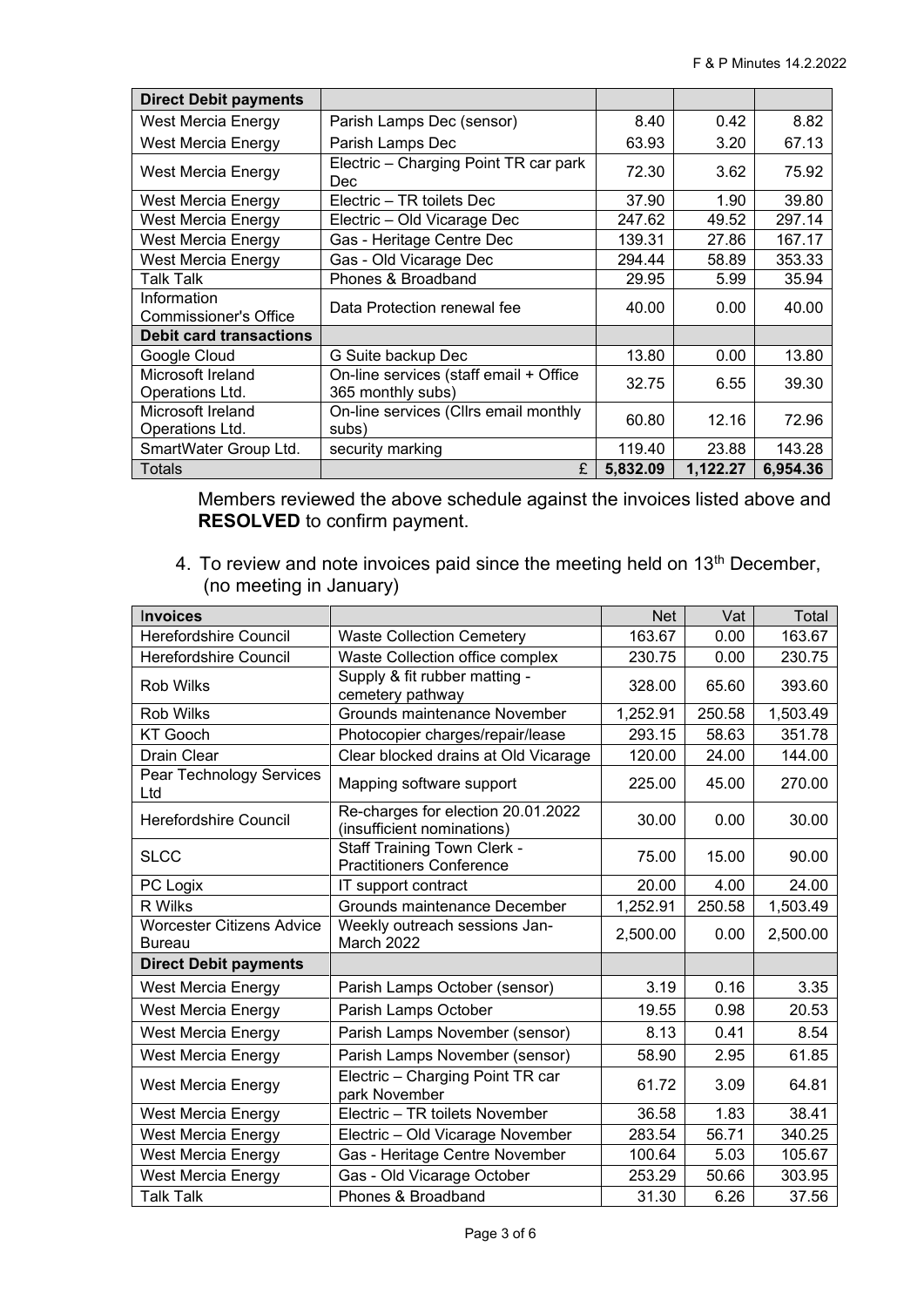| <b>Debit card transactions</b>       |                                                             |          |        |          |
|--------------------------------------|-------------------------------------------------------------|----------|--------|----------|
| Google Cloud                         | G Suite backup Nov                                          | 13.80    | 0.00   | 13.80    |
| Microsoft Ireland<br>Operations Ltd. | On-line services (staff email + Office<br>365 monthly subs) | 18.80    | 3.76   | 22.56    |
| Microsoft Ireland<br>Operations Ltd. | On-line services (Cllrs email monthly<br>subs)              | 60.80    | 12.16  | 72.96    |
| Screwfix Direct Ltd.                 | Digital Thermometer for Legionella<br>testing               | 14.16    | 2.83   | 16.99    |
| <b>Totals</b>                        | £                                                           | 7,455.79 | 860.22 | 8,316.01 |

Members reviewed the above schedule against the invoices listed above and **RESOLVED** to receive and note the January payments.

Referring to the Herefordshire Council invoice for re-charges for the election 20.01.2022 (insufficient nominations) The Town Clerk advised that due to this being the eighth time of trying to fill the seat, the election for this vacancy will now roll forward to the ordinary full term local government elections on Thursday 4th May 2023. If another vacancy for this parish/parish ward arises before then and an election is called, it will be brought forward to run on the same day.

5. Monthly payments for the period 1<sup>st</sup> December 2021 to 31<sup>st</sup> January 2022

**IT WAS RESOLVED** to receive and note the monthly payments for the period 1<sup>st</sup> December 2021 to 31<sup>st</sup> January 2022.

6. Petty Cash

**IT WAS RESOLVED** to authorise the top-up of Petty Cash in the sum of £150.

#### **F22/07 Business Rates**

*Having declared a DPI, Cllr Law left the chamber for the duration of the following item.* 

Following the re-assessment of business rates in respect of rooms in the Old Vicarage (refer F21/104) Members considered approval of backdated Non Domestic Rates demands (in line with tenancy agreements) for tenancies where small business rates relief are not applicable.

Members noted the payments in respect of Room 3. The Clerk reported that she is awaiting billing information in respect of rooms 4,15 and 23 but does not expect these to be higher than those reported for Room 3.

**IT WAS RESOLVED** to authorise payment of the backdated Non-Domestic Rate demands for Room 3 in the sum of £1126.82. The Clerk was authorised to pay any liability for rooms 4,15 and 23 when received.

*Cllr Law re-joined the meeting.*

#### **F22/08 Internal Audit 2021/22**

Members reviewed the interim internal audit report.

Referring to item 1. Bank Account Balances - Members considered the recommendation to find an alternative provider for the investment of long term funds and requested the clerk to investigate suitable providers for the next meeting.

Referring to item 2. Town Council Trustee of Bromyard Recreation Ground - The Clerk reported that the Charity Commission Annual Return for Bromyard Recreation Ground has been completed on time.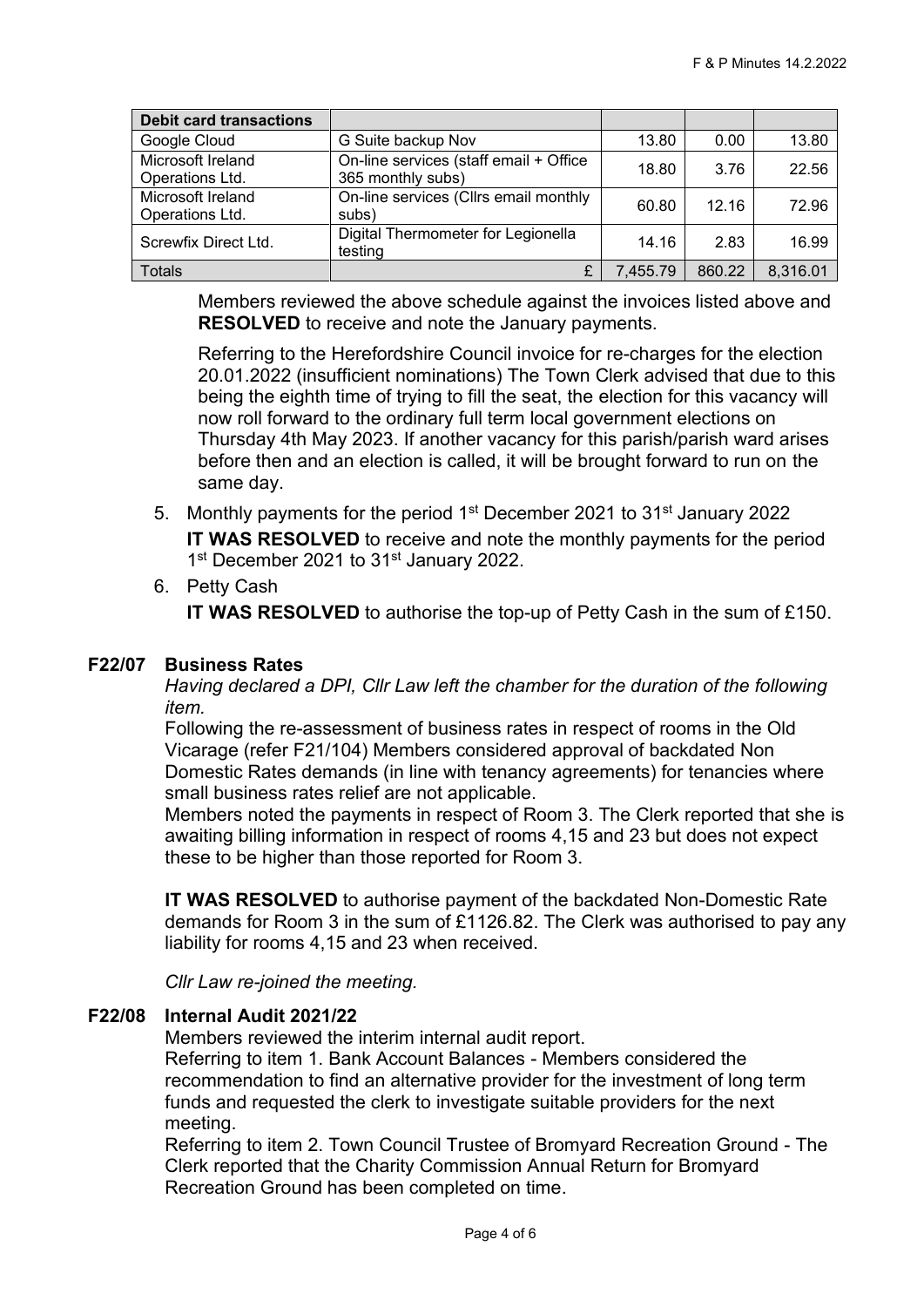**IT WAS RESOLVED** that Full Council be recommended to approve and adopt the interim internal audit report and plan for the year ended 31<sup>st</sup> March 2022.

#### **F22/09 Terms of Reference**

Members reviewed the Terms of Reference for the Finance & Properties Committee ahead of the planned split into two separate committees.

**IT WAS RESOLVED** to accept the Terms of reference as they stand until such time as the Committee is split.

**IT WAS FURTHER RESOLVED** that new Terms of Reference for the Finance Committee and Properties Committee be drafted for consideration at the next meeting.

#### **F22/10 IT**

The Clerk reported that we are currently paying for Google Drive subscription for cloud file storage in addition to Microsoft 365. As Microsoft 365 comes with its own cloud storage, One Drive, the cloud storage can be transferred to OneDrive reducing the cost to only one subscription.

Member's considered an estimate from the Council's current IT support providers to transfer the files over.

**IT WAS RESOLVED** to authorise the transfer from Google Drive to OneDrive by the IT support team at an hourly rate of £65 + VAT (approximately 4 hours work).

#### **F22/11 Public Toilets**

Members discussed possible location for additional public toilets at the eastern end of town.

**IT WAS RESOLVED** that the Clerk to make further enquiries of local landowners and report back to the committee.

#### **F22/12 Health & Safety**

Members received a report from Cllr Law.

Members were notified that progress has been made with areas of Health & Safety. Members requested the Health & Safety Policy to be placed on the next Agenda for review.

**IT WAS RESOLVED** to receive the report on Health & Safety.

### **F22/13 CCTV**

Following a spate of thefts of catalytic converters in the town, including the Rowberry Street car park, members considered a quotation for an additional CCTV camera to cover the car park entrance. (F21/112,3 refers)

**IT WAS RESOLVED** to defer consideration of the quotation at this time, to allow the Clerk to ascertain the distance and angles that the additional camera would cover.

#### **F22/14 Grounds Maintenance**

Members considered the quotations received from contractors to carry out the Grounds Maintenance Contract for the period 1st April 2022 to 31st March 2023 and 1<sup>st</sup> April 2023 to 31<sup>st</sup> March 2025 (conditionally). Seven invitations to quote